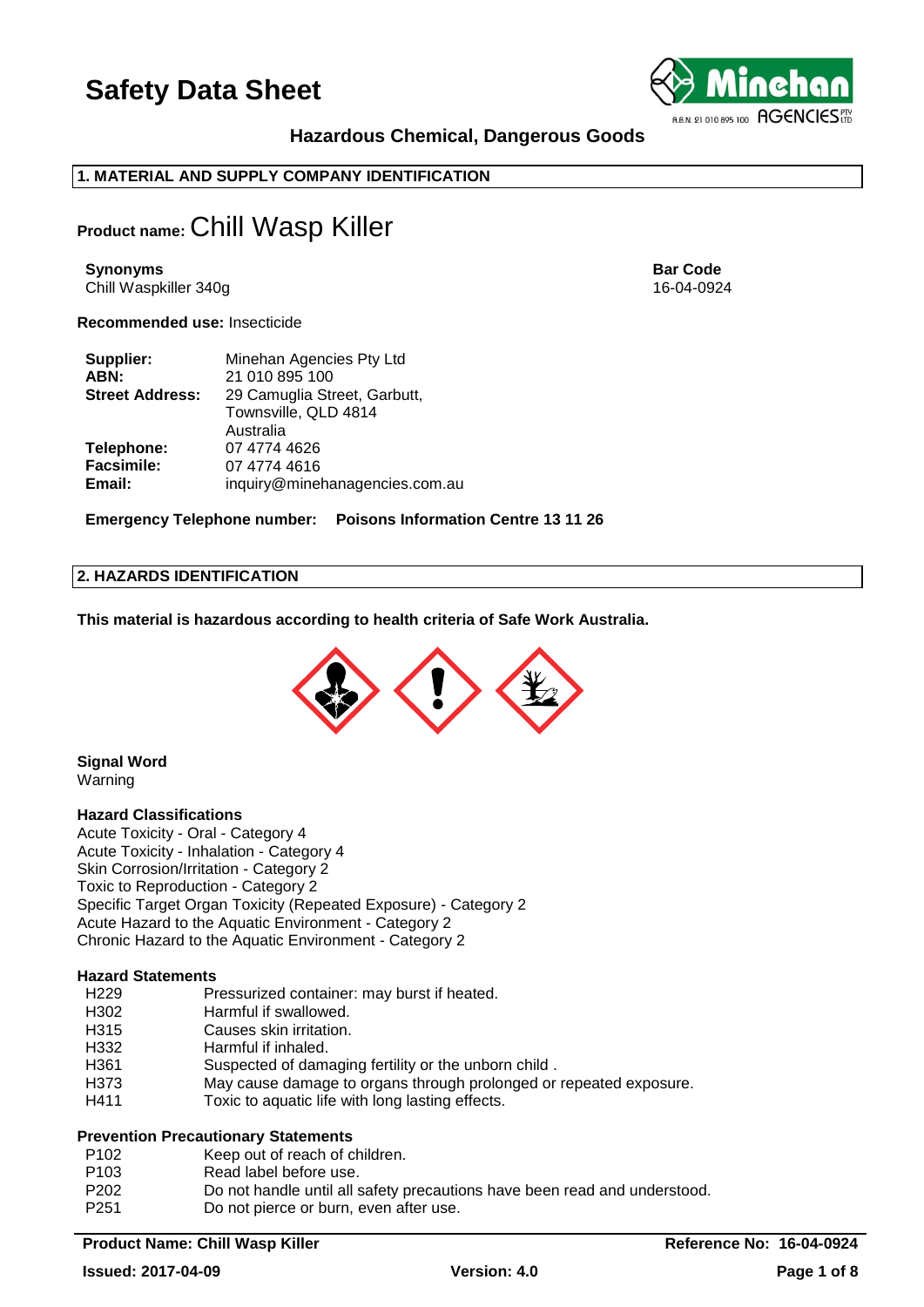

| P <sub>260</sub> | Do not breathe vapours or spray mist.               |
|------------------|-----------------------------------------------------|
| P <sub>264</sub> | Wash all exposed skin thoroughly after handling.    |
| P270             | Do not eat, drink or smoke when using this product. |
| P <sub>271</sub> | Use only outdoors or in a well-ventilated area.     |
| P <sub>281</sub> | Use personal protective equipment as required.      |

## **Response Precautionary Statements**

| P <sub>101</sub> | If medical advice is needed, have product container or label at hand.             |
|------------------|-----------------------------------------------------------------------------------|
| P301+P310        | IF SWALLOWED: Immediately call a POISON CENTER or doctor/physician.               |
| P302+P352        | IF ON SKIN: Wash with plenty of soap and water.                                   |
| P304+P340        | IF INHALED: Remove victim to fresh air and keep at rest in a position comfortable |
|                  | for breathing.                                                                    |
| P312             | Call a POISON CENTER or doctor/physician if you feel unwell.                      |
| P330             | Rinse mouth.                                                                      |
| P332+P313        | If skin irritation occurs: Get medical advice/attention.                          |

## **Storage Precautionary Statement**

P410+P403 Protect from sunlight. Store in a well-ventilated place.

## **Disposal Precautionary Statement**

P501 Dispose of contents/container at a local recycle facility if available, or place can in household rubbish.

## **Poison Schedule:** S5. Caution

## **DANGEROUS GOOD CLASSIFICATION**

Classified as Dangerous Goods by the criteria of the "Australian Code for the Transport of Dangerous Goods by Road & Rail" and the "New Zealand NZS5433: Transport of Dangerous Goods on Land".

## **Dangerous Goods Class:** 2.2

| 3. COMPOSITION INFORMATION                 |            |                   |
|--------------------------------------------|------------|-------------------|
| <b>CHEMICAL ENTITY</b>                     | CAS NO     | <b>PROPORTION</b> |
| Carbon dioxide                             | 124-38-9   | 30-60 $% (w/v)$   |
| Paraffins, petroleum, normal C5-20         | 64771-72-8 | $>60 \%$ (w/v)    |
| d-Allethrin                                | 00584-79-2 | $1.3$ g/Kg        |
| d-Phenothrin                               | 26002-80-2 | $1.2$ g/Kg        |
| Ingredients determined to be Non-Hazardous |            | <b>Balance</b>    |
|                                            |            | 100%              |

## **4. FIRST AID MEASURES**

If poisoning occurs, contact a doctor or Poisons Information Centre (Phone Australia 131 126, New Zealand 0800 764 766).

**Inhalation:** Remove victim from exposure - avoid becoming a casualty. Remove contaminated clothing and loosen remaining clothing. Allow patient to assume most comfortable position and keep warm. Keep at rest until fully recovered. If breathing laboured and patient cyanotic (blue), ensure airways are clear and have a qualified person give oxygen through a facemask. If breathing has stopped apply artificial respiration at once. In the event of cardiac arrest, apply external cardiac massage. Seek immediate medical advice.

**Skin Contact:** If skin or hair contact occurs, immediately remove contaminated clothing and flush skin and hair with running water. Continue flushing with water until advised to stop by the Poisons Information Centre or a Doctor; or for 15 minutes and transport to Doctor or Hospital.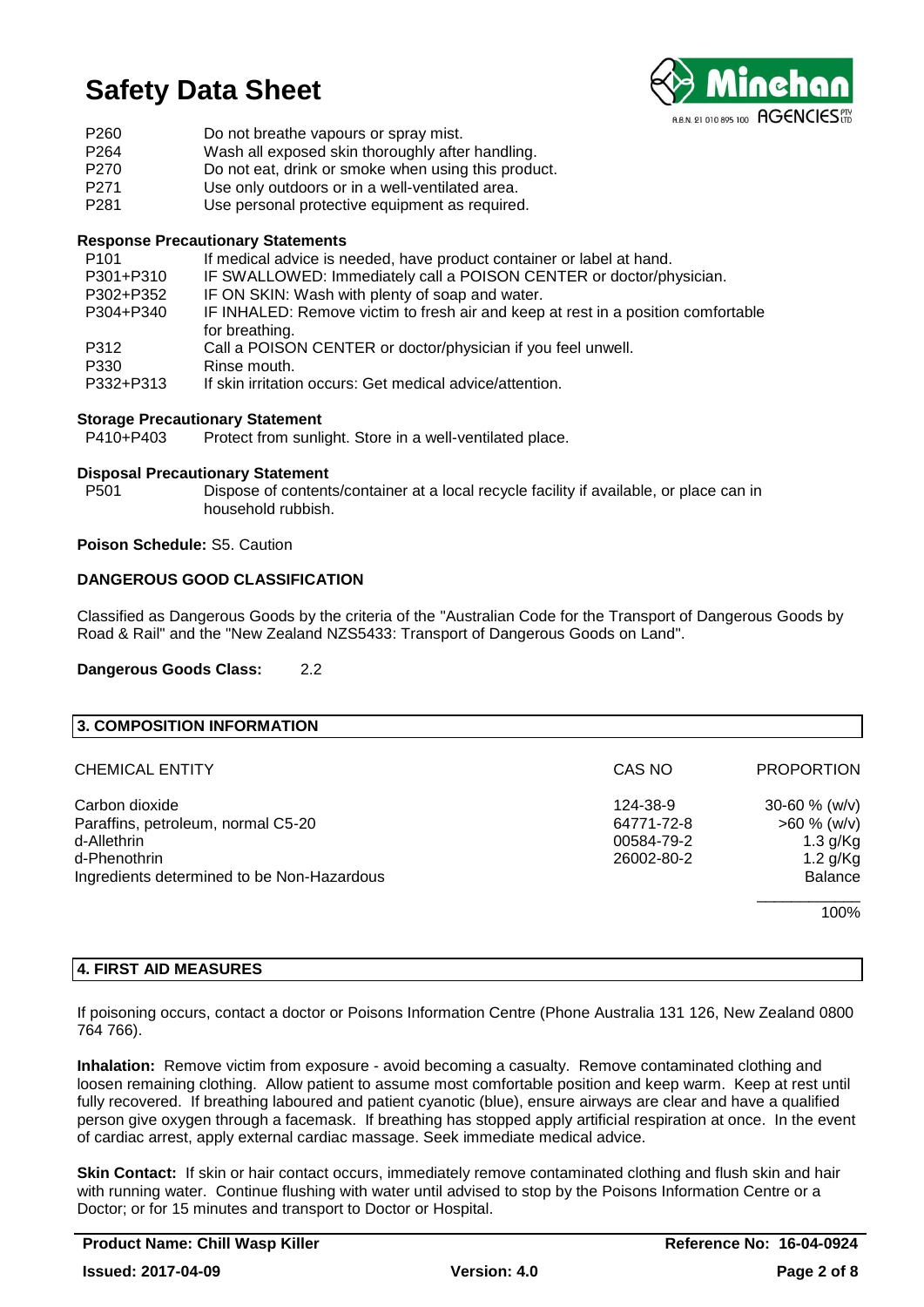

**Eye contact:** If in eyes wash out immediately with water. In all cases of eye contamination it is a sensible precaution to seek medical advice.

**Ingestion:** Rinse mouth with water. If swallowed, do NOT induce vomiting. Give a glass of water to drink. Never give anything by the mouth to an unconscious patient. If vomiting occurs give further water. Immediately call Poisons Centre or Doctor.

**PPE for First Aiders:** Wear gloves, safety glasses, respirator. Use with adequate ventilation. If inhalation risk exists wear organic vapour/particulate respirator meeting the requirements of AS/NZS 1715 and AS/NZS 1716. Available information suggests that gloves made from natural rubber, polyvinyl chloride (PVC) should be suitable for intermittent contact. However, due to variations in glove construction and local conditions, the user should make a final assessment. Always wash hands before smoking, eating, drinking or using the toilet. Wash contaminated clothing and other protective equipment before storing or re-using.

**Notes to physician:** Treat symptomatically.

## **5. FIRE FIGHTING MEASURES**

## **Hazchem Code:** 2YE

**Suitable extinguishing media:** If material is involved in a fire use water fog (or if unavailable fine water spray), alcohol resistant foam, standard foam, dry agent (carbon dioxide, dry chemical powder).

**Specific hazards:** Non-combustible material.

**Fire fighting further advice:** Not applicable.

## **6. ACCIDENTAL RELEASE MEASURES**

## **SMALL SPILLS**

Wear protective equipment to prevent skin and eye contamination. Avoid inhalation of gas. If safe to do so, isolate the leak. Increase ventilation to assist with dispersion.

## **LARGE SPILLS**

Clear area of all unprotected personnel. If safe to do so, isolate the leak. Increase ventilation to assist with dispersion. If contamination of crops, sewers or waterways has occurred advise local emergency services.

## **Dangerous Goods - Initial Emergency Response Guide No:** 49

## **7. HANDLING AND STORAGE**

**Handling:** Avoid eye contact and skin contact. Avoid inhalation of vapour, mist or aerosols.

**Storage:** Store in a cool, dry, well-ventilated place and out of direct sunlight. Store away from foodstuffs. Store away from incompatible materials described in Section 10. Store away from sources of heat and/or ignition. Store locked up. Keep containers closed when not in use - check regularly for leaks.

This material is classified as a Division 2.2 Non Flammable, Non Toxic Gas as per the criteria of the "Australian Code for the Transport of Dangerous Goods by Road & Rail" and/or the "New Zealand NZS5433: Transport of Dangerous Goods on Land" and must be stored in accordance with the relevant regulations.

This material is a Scheduled Poison Schedule 5 (Caution) and must be stored, maintained and used in accordance with the relevant regulations.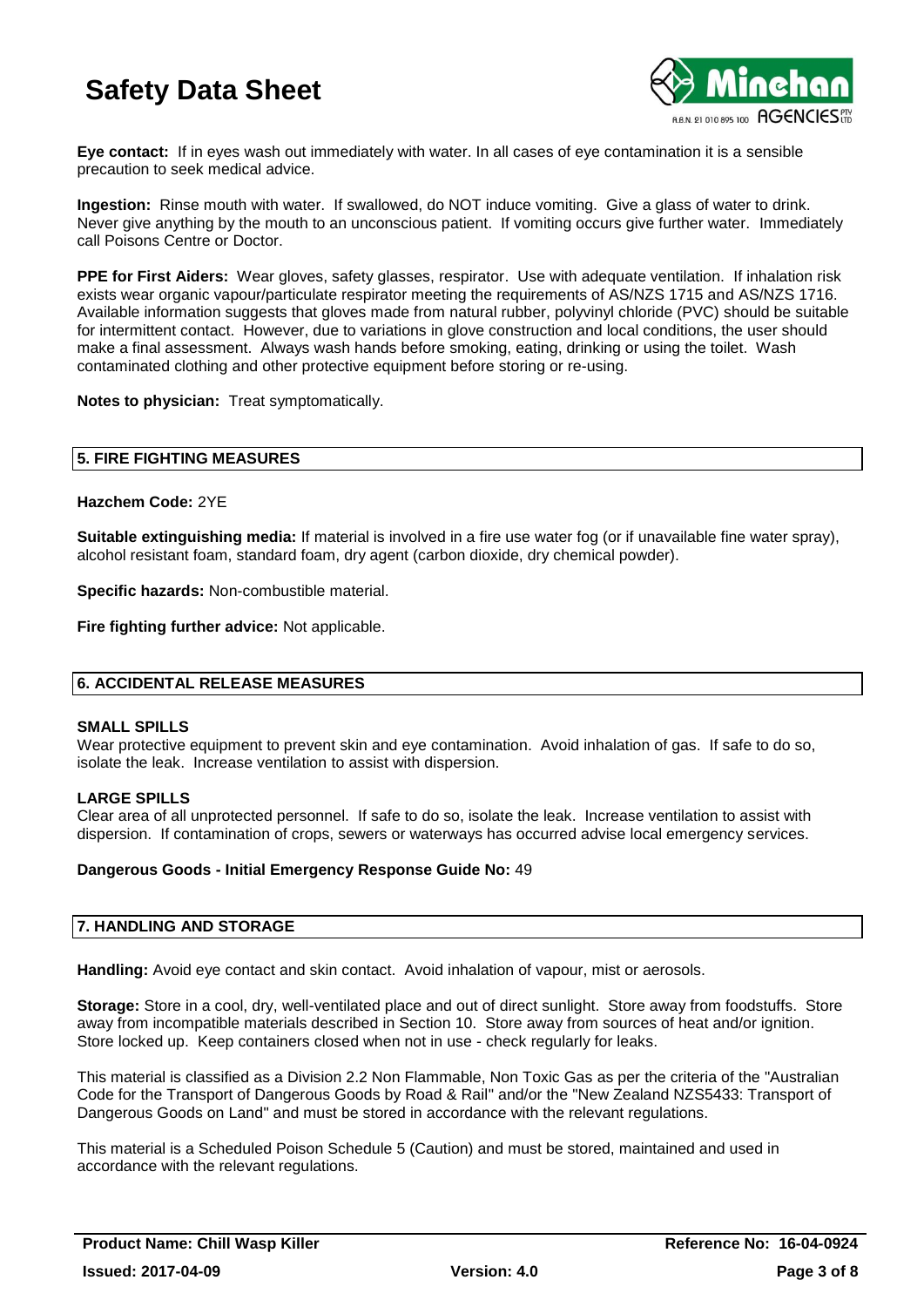

## **8. EXPOSURE CONTROLS / PERSONAL PROTECTION**

## **National occupational exposure limits:**

|                              | TWA   |       | <b>STEL</b> |       | <b>NOTICES</b> |
|------------------------------|-------|-------|-------------|-------|----------------|
|                              | ppm   | mq/m3 | ppm         | ma/m3 |                |
| Carbon dioxide               | 5000  | 9000  | 30000       | 54000 | $\blacksquare$ |
| Carbon dioxide in coal mines | 12500 | 22500 | 30000       | 54000 | ٠              |

As published by Safe Work Australia.

TWA - The time-weighted average airborne concentration over an eight-hour working day, for a five-day working week over an entire working life.

STEL (Short Term Exposure Limit) - the average airborne concentration over a 15 minute period which should not be exceeded at any time during a normal eight-hour workday.

These Exposure Standards are guides to be used in the control of occupational health hazards. All atmospheric contamination should be kept too as low a level as is workable. These exposure standards should not be used as fine dividing lines between safe and dangerous concentrations of chemicals. They are not a measure of relative toxicity.

If the directions for use on the product label are followed, exposure of individuals using the product should not exceed the above standard. The standard was created for workers who are routinely, potentially exposed during product manufacture.

**Biological Limit Values:** As per the "National Model Regulations for the Control of Workplace Hazardous Substances (Safe Work Australia)" the ingredients in this material do not have a Biological Limit Allocated.

**Engineering Measures:** Ensure ventilation is adequate to maintain air concentrations below Exposure Standards. Use only in well ventilated areas. Use with local exhaust ventilation or while wearing appropriate respirator. Vapour heavier than air - prevent concentration in hollows or sumps. Do NOT enter confined spaces where vapour may have collected.

**Personal Protection Equipment:** GLOVES, SAFETY GLASSES, RESPIRATOR.



Personal protective equipment (PPE) must be suitable for the nature of the work and any hazard associated with the work as identified by the risk assessment conducted.

Wear gloves, safety glasses, respirator. Use with adequate ventilation. If inhalation risk exists wear organic vapour/particulate respirator meeting the requirements of AS/NZS 1715 and AS/NZS 1716. Available information suggests that gloves made from natural rubber, polyvinyl chloride (PVC) should be suitable for intermittent contact. However, due to variations in glove construction and local conditions, the user should make a final assessment. Always wash hands before smoking, eating, drinking or using the toilet. Wash contaminated clothing and other protective equipment before storing or re-using.

**Hygiene measures:** Keep away from food, drink and animal feeding stuffs. When using do not eat, drink or smoke. Wash hands prior to eating, drinking or smoking. Avoid contact with clothing. Avoid eye contact and skin contact. Avoid inhalation of vapour, mist or aerosols. Ensure that eyewash stations and safety showers are close to the workstation location.

## **9. PHYSICAL AND CHEMICAL PROPERTIES**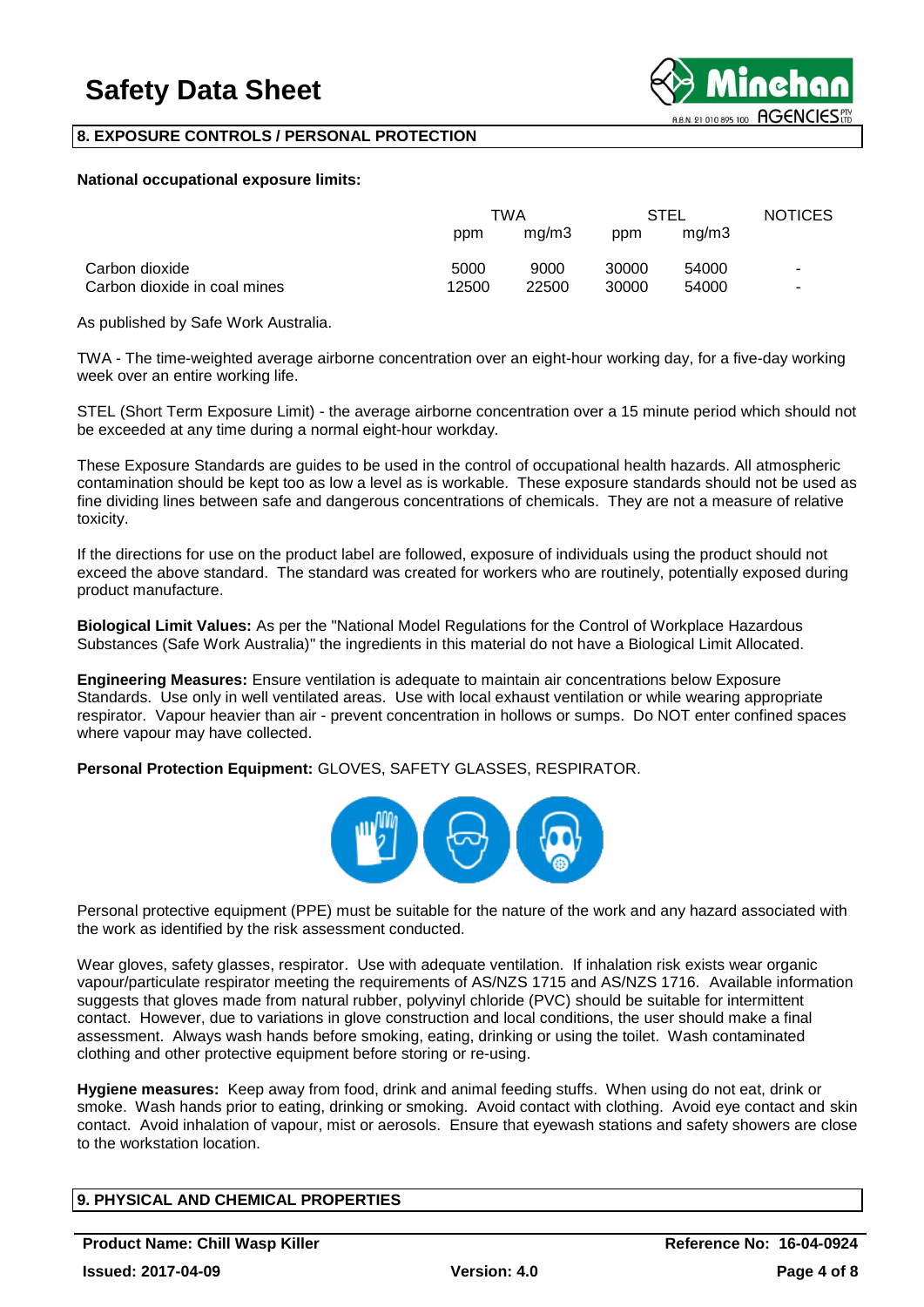

| Kilogram |
|----------|
| Aerosol  |
| Clear    |
| Sweet    |
|          |

**Solubility:** Immiscible **Specific Gravity (20 °C):** 0.93 g/ml (water = 1) **Relative Vapour Density (air=1):** >1 (air=1) **Vapour Pressure (20 °C):** 1.0 **Flash Point (°C):** 60 **Flammability Limits (%):** 1 - 5

(Typical values only - consult specification sheet)  $N Av = Not available, N App = Not applicable$ 

## **10. STABILITY AND REACTIVITY**

**Chemical stability:** This material is thermally stable when stored and used as directed.

**Conditions to avoid:** Elevated temperatures and sources of ignition.

**Incompatible materials:** Oxidising agents.

**Hazardous decomposition products:** Oxides of carbon and nitrogen, smoke and other toxic fumes.

**Hazardous reactions:** No known hazardous reactions.

## **11. TOXICOLOGICAL INFORMATION**

No adverse health effects expected if the product is handled in accordance with this Safety Data Sheet and the product label. Symptoms or effects that may arise if the product is mishandled and overexposure occurs are:

## **Acute Effects**

**Inhalation:** Harmful if inhaled. Material may be an irritant to mucous membranes and respiratory tract.

**Skin contact:** Contact with skin will result in irritation.

**Ingestion:** Harmful if swallowed. Swallowing can result in nausea, vomiting and irritation of the gastrointestinal tract.

**Eye contact:** May be an eye irritant.

## **Acute toxicity**

**Inhalation:** This material has been classified as a Category 4 Hazard. Acute toxicity estimate (based on ingredients): 2,500 < LC50 ≤ 20,000 ppm

**Skin contact:** This material has been classified as non-hazardous. Acute toxicity estimate (based on ingredients): >2,000 mg/Kg bw

**Ingestion:** This material has been classified as a Category 4 Hazard. Acute toxicity estimate (based on ingredients): 300 - 2,000 mg/Kg bw

**Corrosion/Irritancy:** Eye: this material has been classified as not corrosive or irritating to eyes. Skin: this material has been classified as a Category 2 Hazard (reversible effects to skin).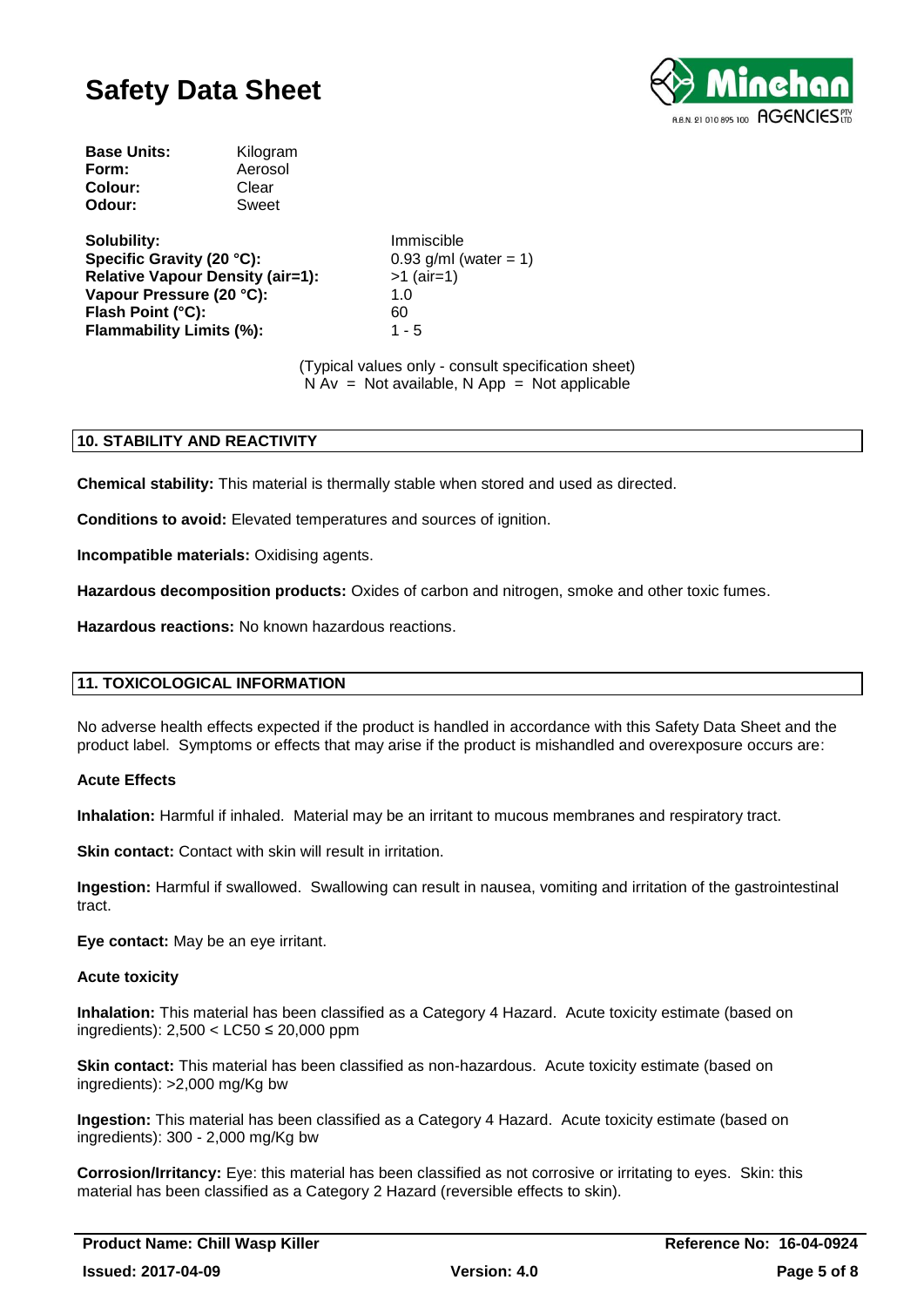

**Sensitisation:** Inhalation: this material has been classified as not a respiratory sensitiser. Skin: this material has been classified as not a skin sensitiser.

**Aspiration hazard:** This material has been classified as non-hazardous.

**Specific target organ toxicity (single exposure):** This material has been classified as non-hazardous.

**Chronic Toxicity**

**Mutagenicity:** This material has been classified as non-hazardous.

**Carcinogenicity:** This material has been classified as non-hazardous.

**Reproductive toxicity (including via lactation):** This material has been classified as a Category 2 Hazard.

**Specific target organ toxicity (repeat exposure):** This material has been classified as a Category 2 Hazard.

## **12. ECOLOGICAL INFORMATION**

Avoid contaminating waterways.

**Acute aquatic hazard:** This material has been classified as a Category Acute 2 Hazard. Acute toxicity estimate (based on ingredients): 1 - 10 mg/L

**Long-term aquatic hazard:** This material has been classified as a Category Chronic 2 Hazard. Non-rapidly or rapidly degradable substance for which there are adequate chronic toxicity data available OR in the absence of chronic toxicity data, Acute toxicity estimate (based on ingredients): 1 - 10 mg/L, where the substance is not rapidly degradable and/or BCF  $\geq$  500 and/or log K<sub>ow</sub>  $\geq$  4.

**Ecotoxicity:** No information available.

**Persistence and degradability:** No information available.

**Bioaccumulative potential:** No information available.

**Mobility:** No information available.

## **13. DISPOSAL CONSIDERATIONS**

Persons conducting disposal, recycling or reclamation activities should ensure that appropriate personal protection equipment is used, see "Section 8. Exposure Controls and Personal Protection" of this SDS.

If possible material and its container should be recycled. If material or container cannot be recycled, dispose in accordance with local, regional, national and international Regulations.

## **14. TRANSPORT INFORMATION**

## **ROAD AND RAIL TRANSPORT**

Classified as Dangerous Goods by the criteria of the "Australian Code for the Transport of Dangerous Goods by Road & Rail" and the "New Zealand NZS5433: Transport of Dangerous Goods on Land".

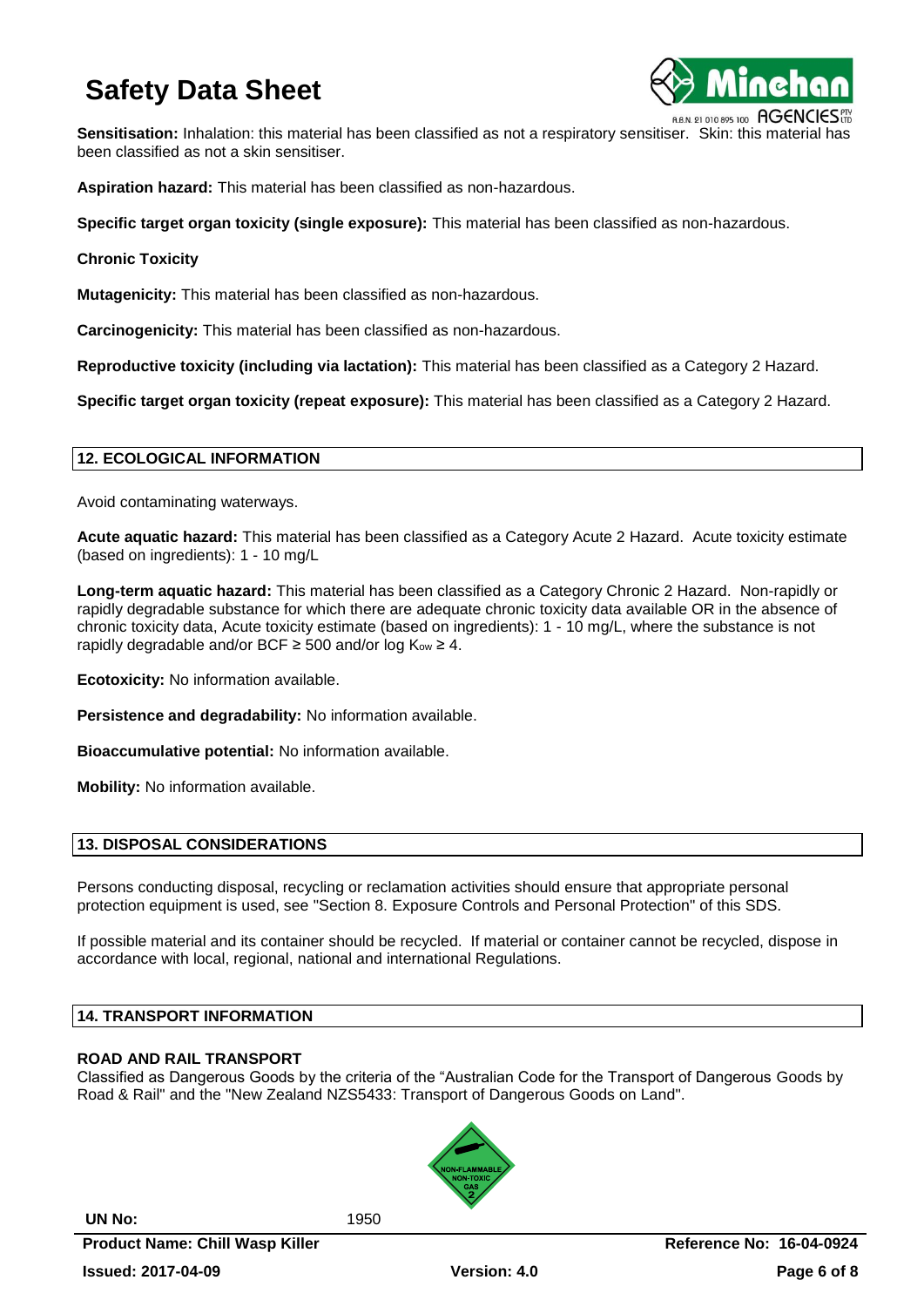

| 22   |
|------|
| None |
| 2YF  |
| 49   |
|      |

**Proper Shipping Name:** AEROSOLS

**Segregation Dangerous Goods:** Not to be loaded with explosives (Class 1), spontaneously combustible substances (Class 4.2) or organic peroxides (Class 5.2). Exemptions may apply.

## **MARINE TRANSPORT**

Classified as Dangerous Goods by the criteria of the International Maritime Dangerous Goods Code (IMDG Code) for transport by sea.

| UN No:                        | 1950            |
|-------------------------------|-----------------|
| <b>Dangerous Goods Class:</b> | 22              |
| <b>Packing Group:</b>         | None            |
| <b>Proper Shipping Name:</b>  | <b>AEROSOLS</b> |

## **AIR TRANSPORT**

Classified as Dangerous Goods by the criteria of the International Air Transport Association (IATA) Dangerous Goods Regulations for transport by air.



**UN No:** 1950 **Dangerous Goods Class:** 2.2 Packing Group: None

**Proper Shipping Name:** AEROSOLS, NON-FLAMMABLE

## **15. REGULATORY INFORMATION**

**This material is not subject to the following international agreements:**

Montreal Protocol (Ozone depleting substances) The Stockholm Convention (Persistent Organic Pollutants) The Rotterdam Convention (Prior Informed Consent) International Convention for the Prevention of Pollution from Ships (MARPOL)

## **This material is subject to the following international agreements:**

- Basel Convention (Hazardous Waste)
	- Waste oils/water, hydrocarbons/water mixtures, emulsions

## **This material/constituent(s) is covered by the following requirements:**

• The Standard for the Uniform Scheduling of Medicines and Poisons (SUSMP) established under the Therapeutic Goods Act (Commonwealth).

• Component of this product is listed on or exempt from the Australian Inventory of Chemical Substances (AICS).